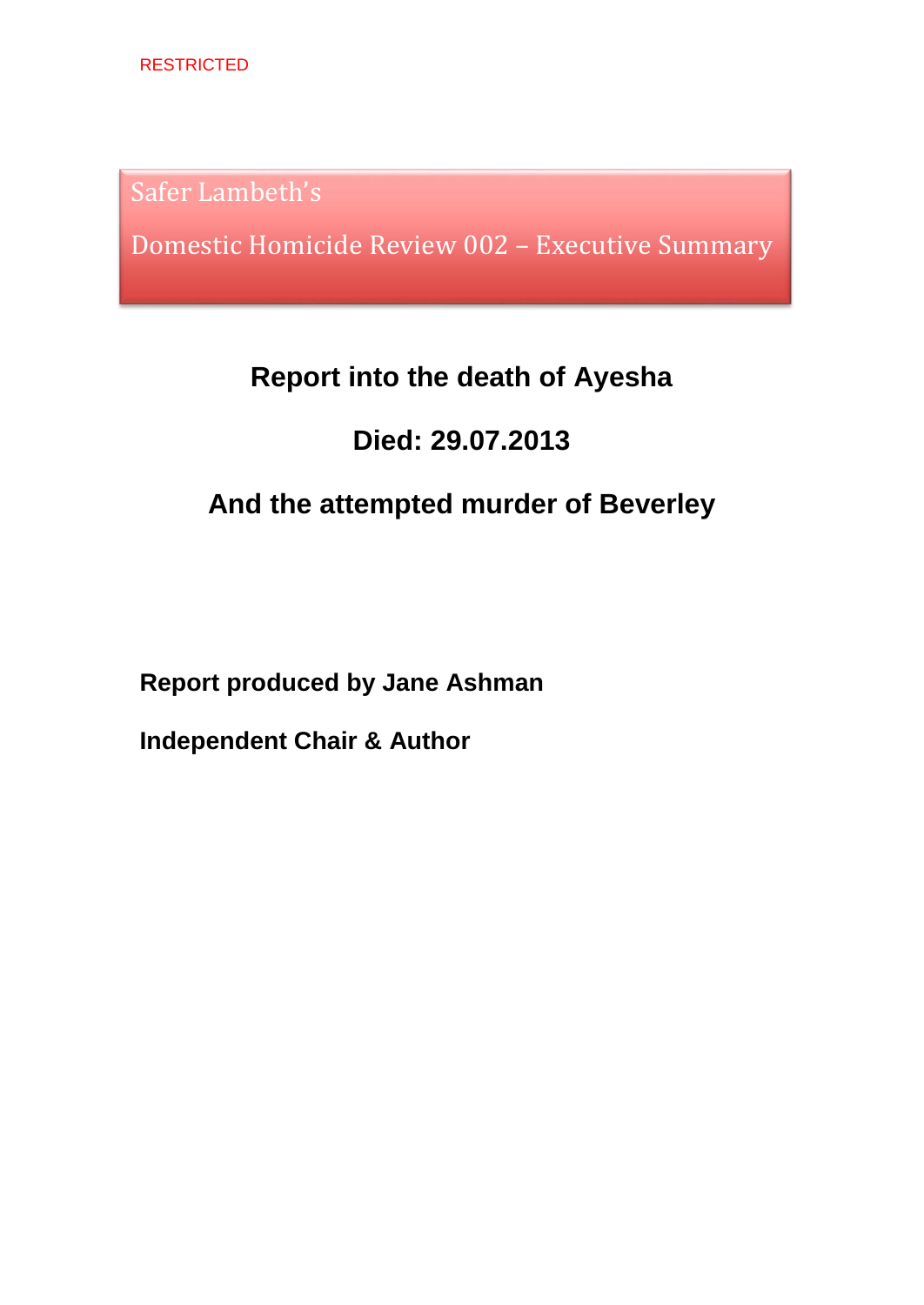# **Contents**



- 2. Key Issues arising from the review page 5
- 3. Conclusions and Recommendations page 9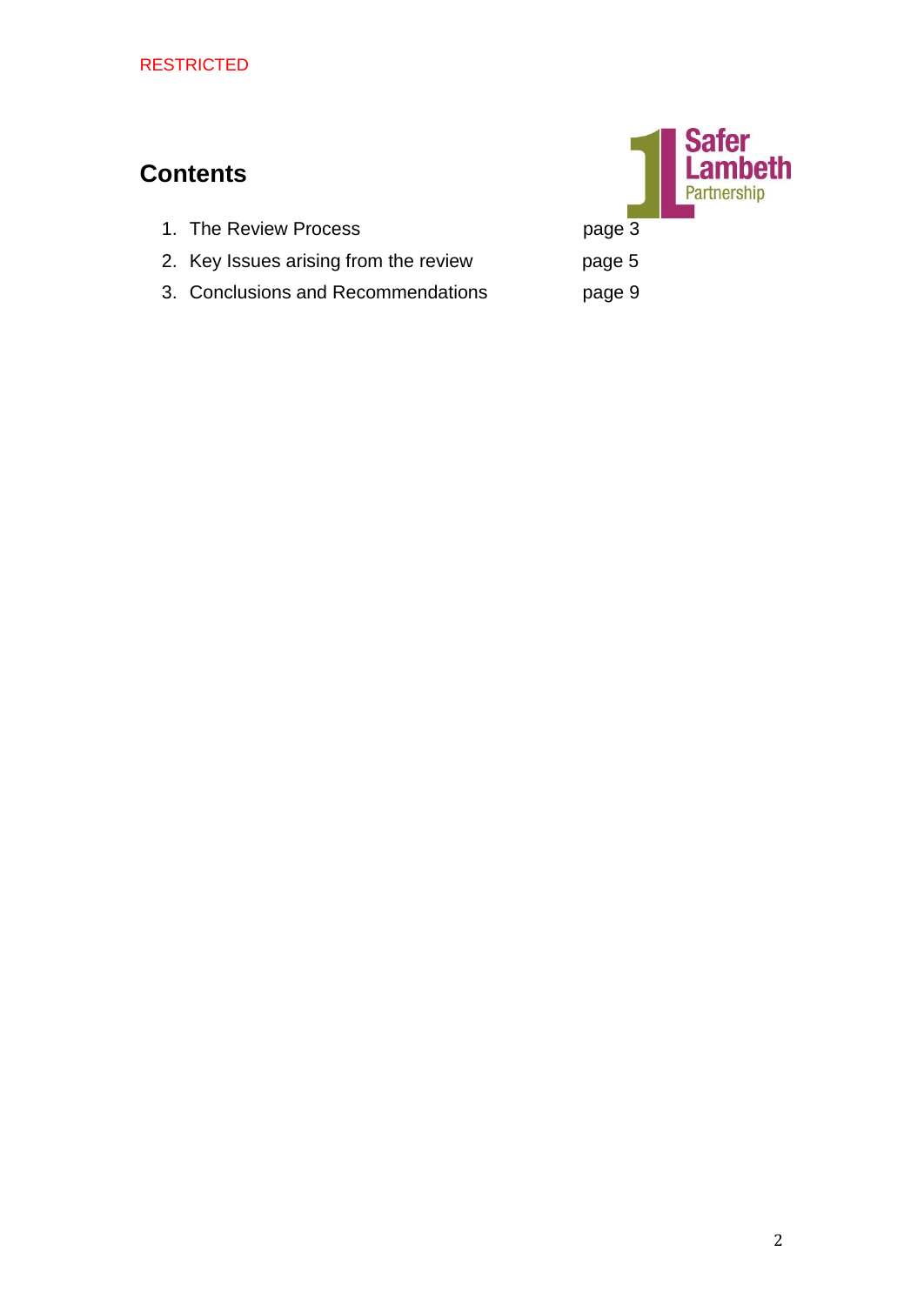# **1.The Review Process**

- 1.1.This summary outlines the process undertaken by the Lambeth domestic homicide review panel in reviewing the murder of Ayesha and attempted murder of Beverley in July 2013.
- 1.2.In March 2014 the perpetrator Darren pleaded guilty to the murder of Ayesha and attempted murder and was sentenced to life imprisonment with a minimum term of 29 years for the murder, 19 years for the attempted murder and 12 years for the GBH.
- 1.3.The purpose of the review was to:
	- Establish what lessons are to be learned from the domestic homicide regarding the way in which local professionals and organizations work individually and together to safeguard victims;
	- Identify clearly what those lessons are both within and between agencies, how and within what timescales they will be acted on, and what is expected to change as a result;
	- Apply those lessons to service responses including changes to policies and procedures as appropriate; and
	- Prevent domestic homicide and improve service responses for all domestic violence victims and their children through improved intra and inter-agency working;
	- Consider whether the immigration status of either victim or alleged perpetrator had any impact on actions and decision making.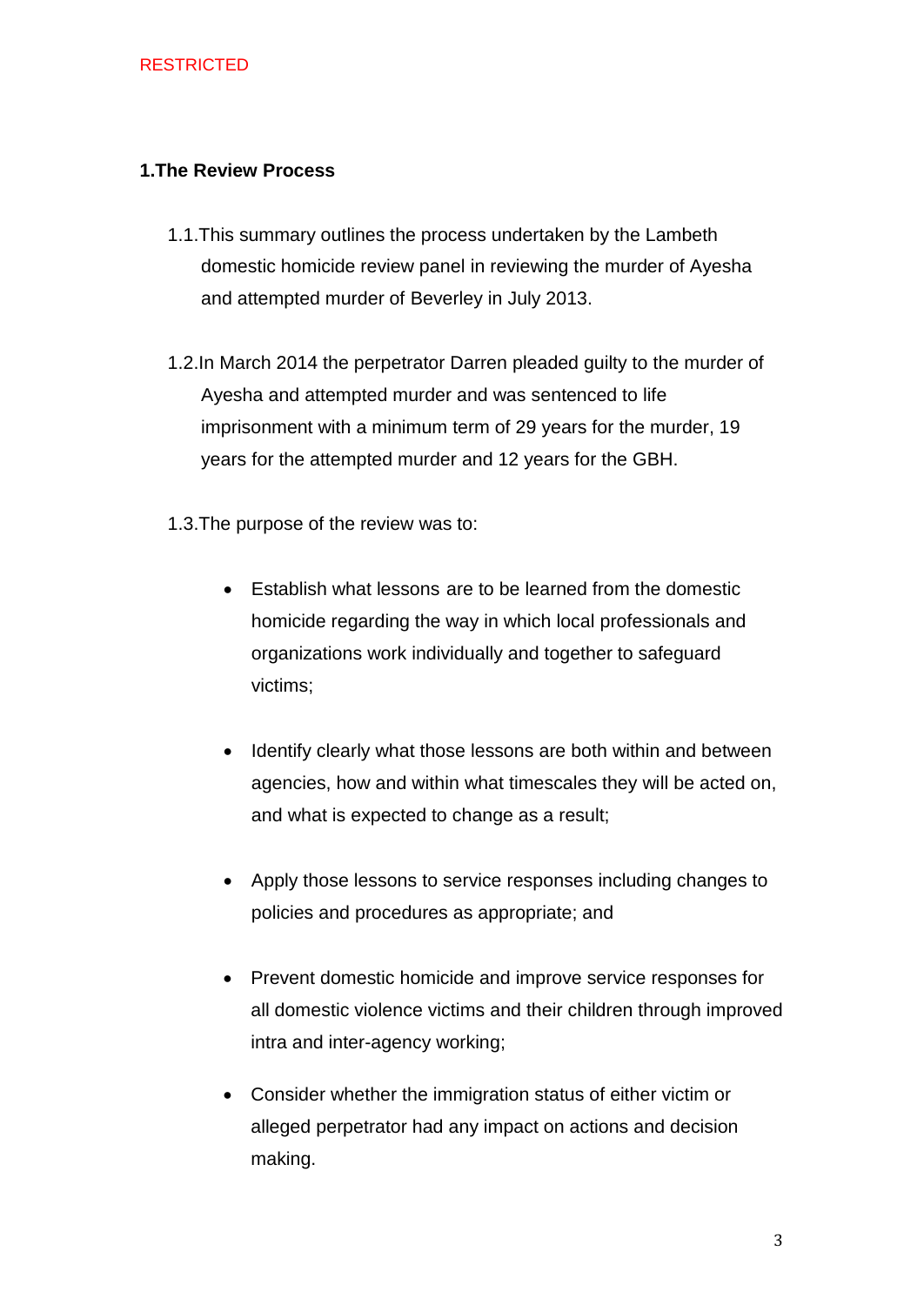1.4.Agencies participating in the review were: Metropolitan Police Service

London Probation Trust<sup>1</sup>

Lambeth Council, Children & Young People's Service

United Kingdom Border Agency<sup>2</sup>

Primary Health Care

Metropolitan-Clapham Park Homes

Kings College Hospital NHS Foundation Trust

Guys and St Thomas' Hospital NHS Foundation Trust

Mother and sister of Ayesha

**Beverley** 

Lambeth Council Housing Option and Advice Service

HMP Belmarsh

HMP Hewell

Roupell Park TMO

London Ambulance Service NHS Trust

Kids' Company

Effra Children's Centre

Environmental Services and Highways (Noise Enforcement)

Refuge

 $\overline{\phantom{0}}$ 

1.5.Agencies were asked to provide a chronological account of their contact with Ayesha and/or Beverley and/or Darren and where there

<sup>&</sup>lt;sup>1</sup> The London Probation Trust ceased to be on June 1<sup>st</sup> 2014 and is now the National Probation Service – London Division. For the purposes of this review the name of LPT has been used throughout.

<sup>&</sup>lt;sup>2</sup> The UKBA ceased to be an agency on  $1<sup>st</sup>$  April 2013 when it was brought back into the Home Office. For the purposes of this review the name of UKBA has been used throughout.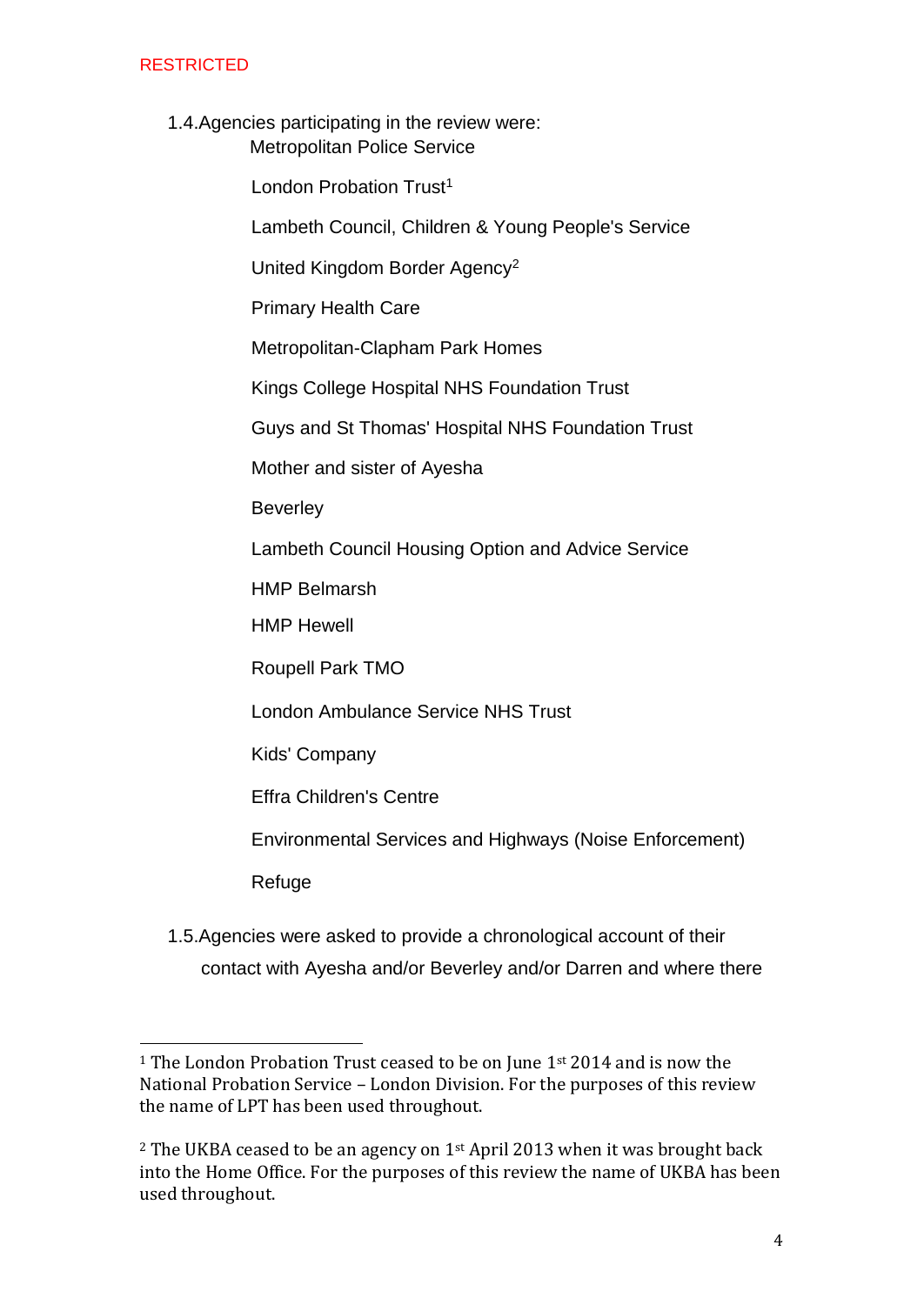was no involvement or insignificant involvement agencies responded to that effect.

- 1.6.All 17 agencies responded 7 of which completed full individual management reviews. Metropolitan-Clapham Park Homes, Lambeth Council Housing Option and Advice Service, HMP Belmarsh, HMP Hewell, Roupell Park TMO and London Ambulance Service NHS Trust provided some information due to a limited amount of contact with any of the individuals. Kids' Company, Effra Children's Centre, Environmental Services and Highways (Noise Enforcement) and Refuge had no information on record to offer.
- 1.7.Metropolitan Police Service had a record of 1 response to an allegation of domestic violence by Darren on Beverley 2 years prior to the murder and attempted murder.

# **2.Key Issues Arising from the Review**

- 2.1.Ayesha, who was the murder victim and a British citizen, had no contact with any agencies in relation to domestic violence. Interviews with family members revealed there had been one known incident (to immediate family members) between Darren and Ayesha in 2005. It is thought that she was aware that some support was available to victims of domestic violence but that she chose not to use them and appears to have managed to retain contact with Darren (because they had a child together) in a way that kept herself safe until the night of the murder. Family members were not aware of any further violence until the murder. Nothing about the incident in 2005 was known to any agency.
- 2.2.Beverley began a relationship with Darren after he had separated from Ayesha. They also had a child together. Beverley was in the UK illegally having arrived with a one month visa in 2001 and making no further applications to remain until July 2012. Darren who was also not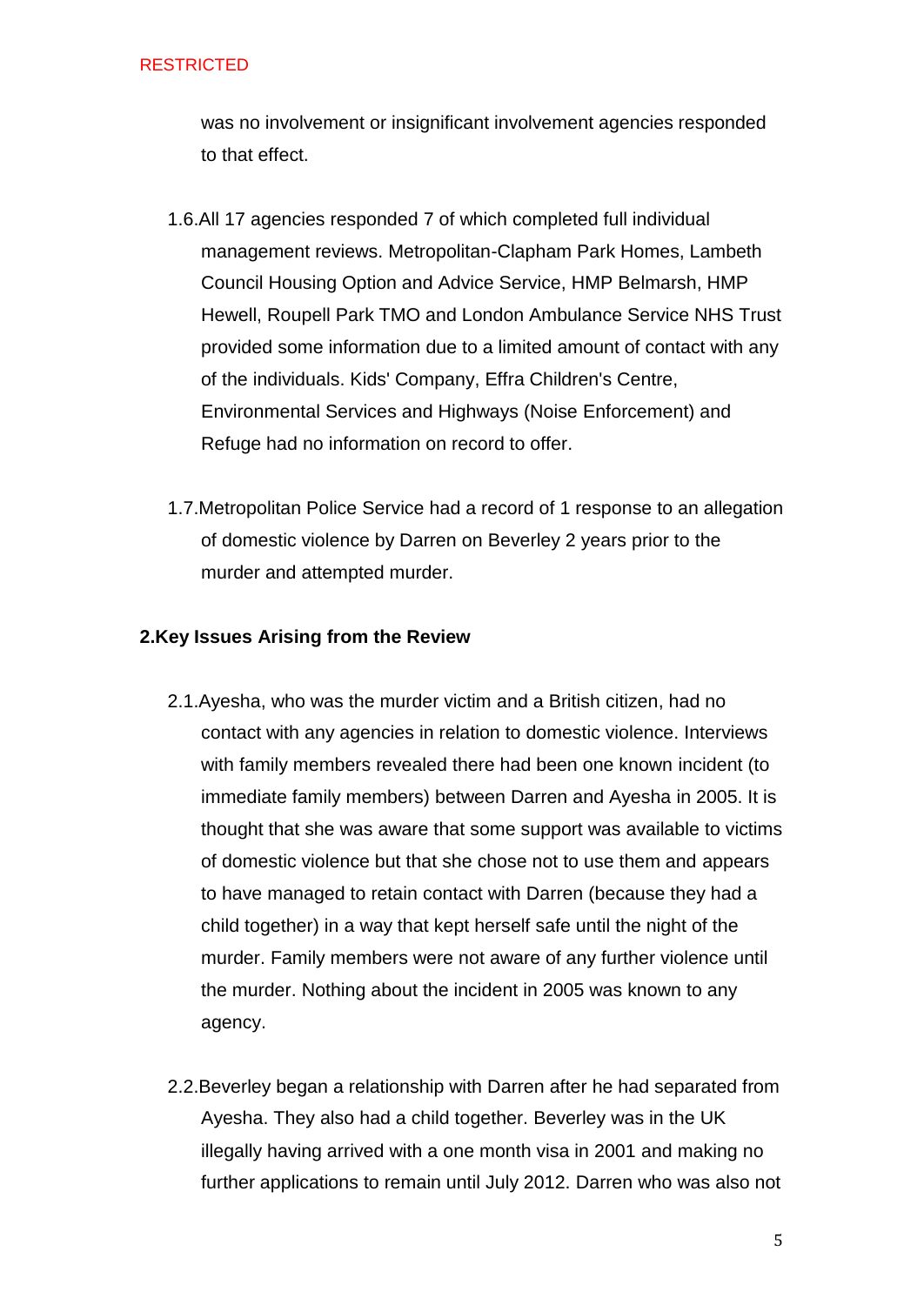a British citizen, gained indefinite leave to remain in 2005 after he married Ayesha.

- 2.3.Beverley and Darren had a child together in August 2010, Darren obtained social housing on the basis of having informed the Housing Assessment Service he was looking after the child, and he also received child benefit. Beverley was very dependent on Darren because of her illegal immigration status and he threatened her with losing control of the child and being deported.
- 2.4.There was one reported incident of domestic violence that was responded to by the Police in 2011. This was referred to the local authority children's services because their 1 year old child was present.
- 2.5.Darren was regularly arrested for various drug related crimes between 2003 and 2012 and was eventually imprisoned in 2012 with a deportation order at sentence end. Whilst Darren was in prison Beverley continued to live at the flat he had secured and continued to look after their child. During that time she revealed to 3 agencies, that she was afraid of Darren and didn't want him to return to the flat but realised the tenancy was in his name so she didn't see much choice. Although having disclosed her fear of further domestic abuse and violence if Darren returned, her financial dependence meant she had to be seen outwardly to Darren to be supporting his application for immigration bail and resistance to deportation. She was not given any reason to be confident that she would be supported by agencies to be "made safe" if he was granted bail if she had been seen to oppose it. Neither did she have reason to believe that she and her child would be supported if Darren was deported.
- 2.6.The agencies in contact with Beverley during this time were London Probation Trust (offender manager for Darren) who recognised the impact of the domestic violence on Beverley, assessed Darren as of

6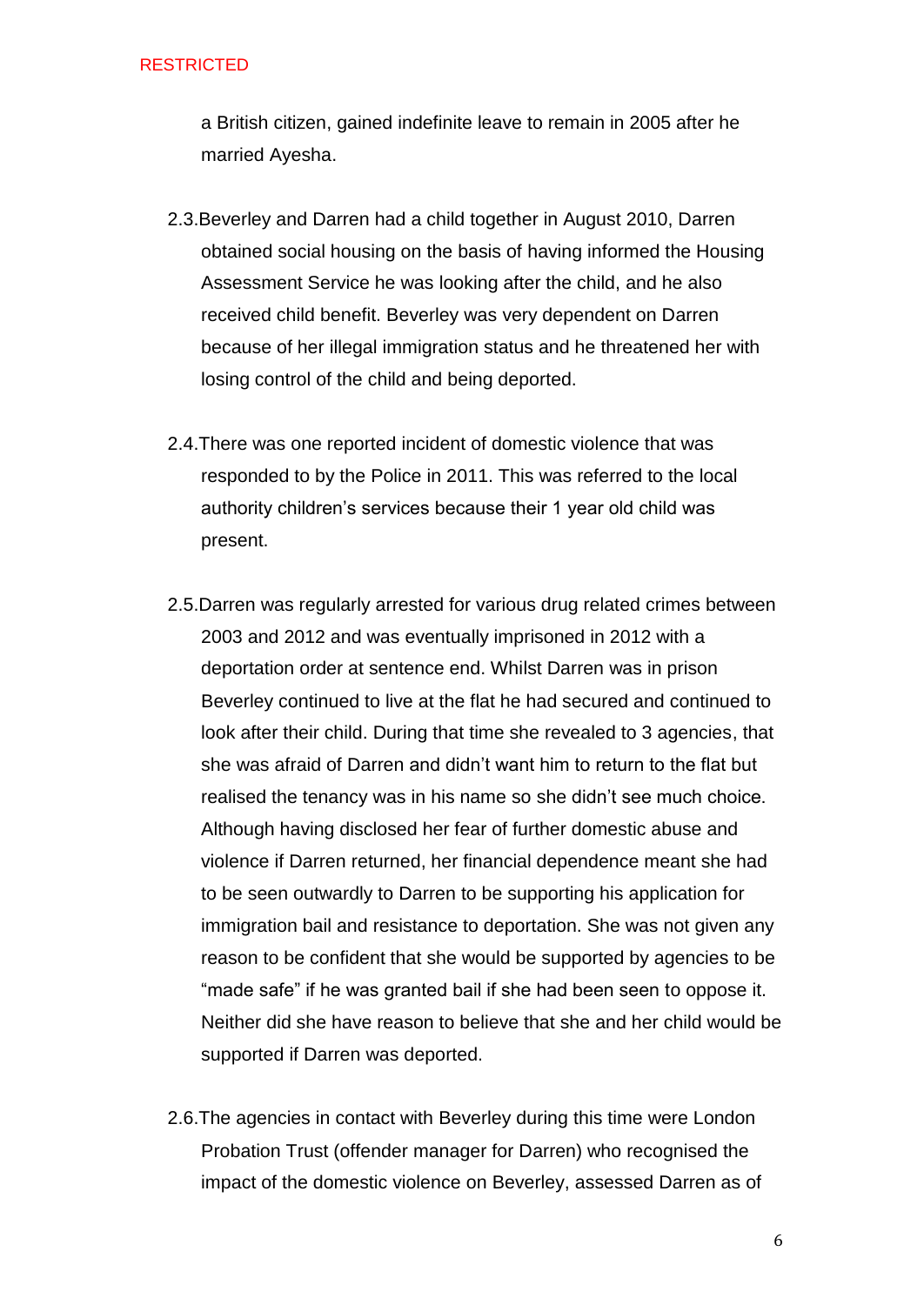"medium risk" to her and recommended that he be denied home detention curfew towards the end of his criminal sentence, as a measure of protection for Beverley and her child. However when later contributing information to an immigration bail hearing the OM, approved by her manager, supported the request that Darren be allowed to return to the flat where Beverley and child were staying. This was without a further risk assessment. The documentation suggests this was because as Darren's case transferred from the criminal to the immigration detention arena, the LPT seemed to believe that they had "no option" but to support his return as the flat was in his name and Beverley was an illegal "over stayer".

- 2.7.Guys & St Thomas NHS Foundation Trust provided the health visitor service in the area and one was in touch with Beverley at this time. Despite a list of actions following on from a much overdue assessment, which included a referral to Refuge (in recognition of the domestic violence issues), some actions didn't materialise including the referral to Refuge. This is unfortunate, as Refuge may have had the experience to recognise the need for specialist legal advice to bridge the immigration and domestic violence issues.
- 2.8.Whilst Darren was in prison Beverley was eventually referred to the Local Authority and was assessed for entitlement to financial support as a mother with a small child with "no recourse to public funds". This was the second assessment by the Children & Young People's service. An initial assessment had been undertaken 2 years previously when the police referral for domestic violence in front of a child was made. On that occasion the case had been closed after a month. Although a social work team made the assessment for entitlement to financial support, the assessment and on-going contact focussed almost exclusively on that financial support. There is no evidence that Beverley's concerns about a repeat of domestic abuse and/or risks to the child from this were considered. There is evidence that Darren getting immigration bail and returning to the flat was seen as

7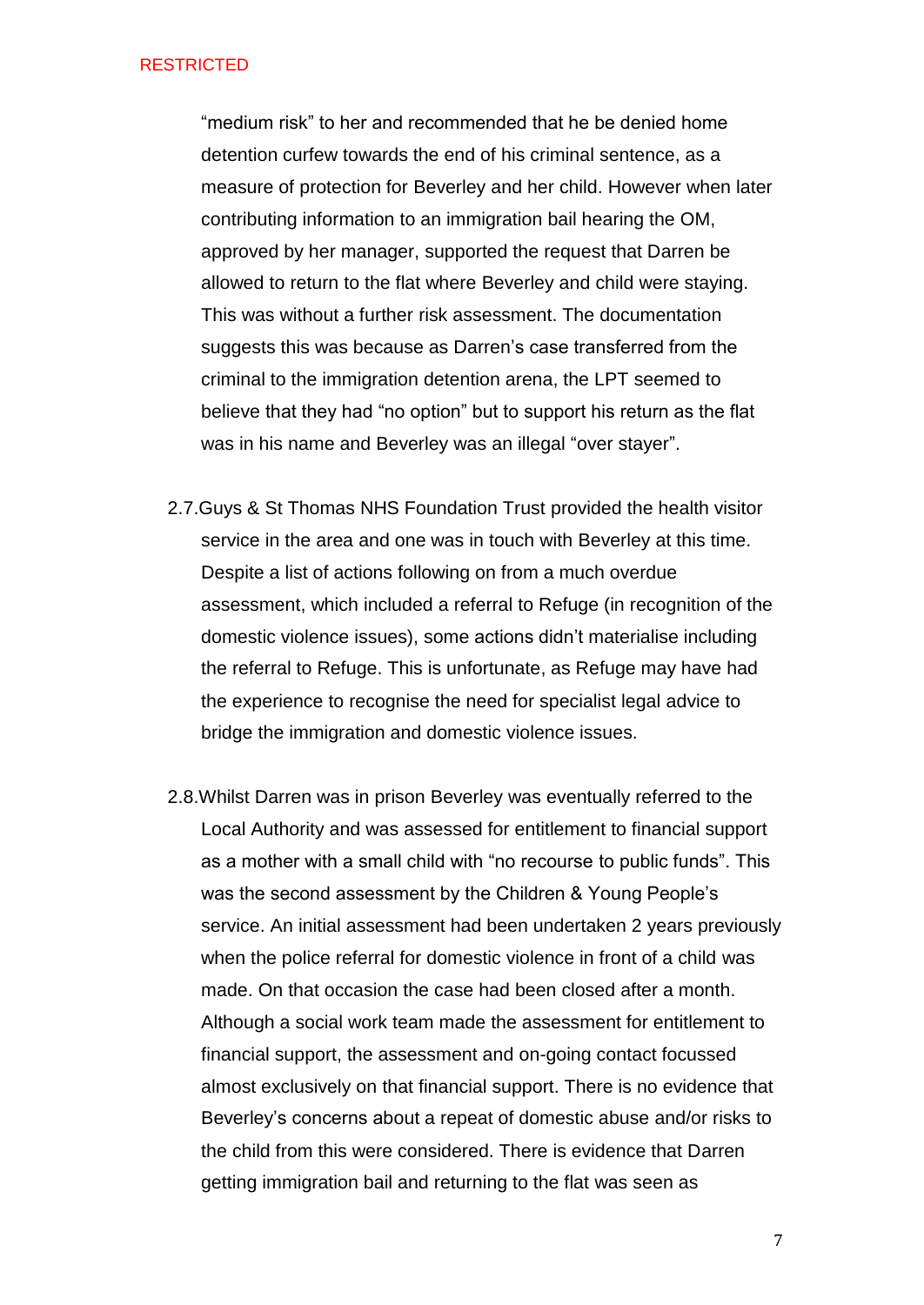beneficial, as he would be expected to provide for Beverley and their child and release the Local Authority from its responsibility.

- 2.9.The review established some childcare practice concerns beyond its remit that need to be considered at an appropriate multi agency forum.
- 2.10.The review identified an unacceptable number of occasions where significant information provided or shared between agencies about some of the subjects of this review was factually incorrect. Information received was misunderstood and/or misinterpreted by various agencies and then recorded as "fact". To compound the issue such information was at times passed to other agencies as "fact" and further mis-recorded there. The author has identified incorrect information of significance about individuals that now rest in the records of LPT, C&YPS, GP and G&St T.

# **3.Conclusions**

- 3.1.There is a clear factual conclusion in relation to whether the murder of Ayesha and attempted murder of Beverley were foreseeable and/or preventable. If Darren had not been granted bail on 06.06.13 and had subsequently been deported then clearly, the events of 29.07.13 could not have happened. Though it should also be recognised that there would probably have been other opportunities for Darren to be released from custody prior to any final deportation, if he hadn't been released on immigration bail on 06.07.13. Were the actions/intentions of Darren foreseeable? The Panel does not believe the propensity of Darren to display the level of violence shown on 29.07.13 was predictable from the information known, although there were some shortcomings in practice from which lessons could be learned.
- 3.2.In relation to the death of Ayesha it is difficult to see where any agency intervention could have occurred that might have prevented the murder. It is clear that the now known incident of previous violence between Darren and Ayesha was not reported or disclosed to anyone other than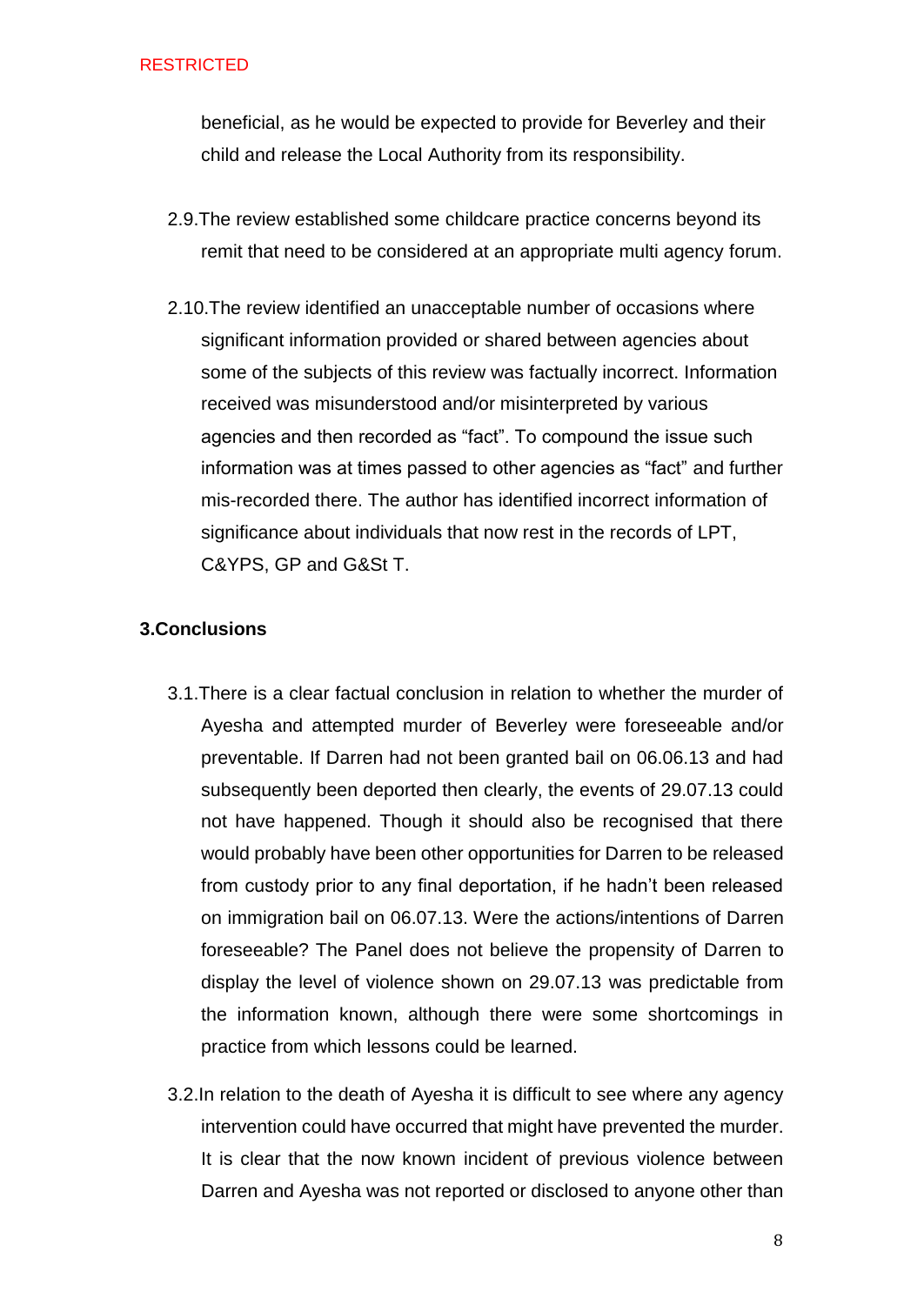Ayesha's mother. It is also known that Ayesha's sister was aware of how to report/seek help in such circumstances and that she believed her sister also knew, chose not to disclose, but managed her interactions with Darren in such a way as to have apparently kept herself safe for a number of years.

- 3.3.The situation with the attempted murder of Beverley was different. She did report an incident in 2011, which was attended by the Police. Their IMR concludes that the only DV incident reported to and investigated by police was dealt with correctly and in accordance with policy and procedures relevant at that time. It has been identified that a referral to specialist domestic violence support services could/should have been made and wasn't, but this is now routine practice. Despite the Police's long involvement with Darren through his criminal career apart from one fight with another drug dealer in 2004, violence did not feature in his criminality or police intelligence.
- 3.4.There is no doubt that Beverley's immigration status had a significant impact in a variety of ways. Crucially it added an extra element of dependence by Beverley on Darren, with a corresponding additional amount of power and control over Beverley. This is most clearly evidenced in the way she would express to individual agencies a wish not to have to live with him on release from prison due to his abuse, but she felt compelled to outwardly support his applications for bail. She had little evidence that agencies would support her to be able to live independently of him.
- 3.5.Beverley's immigration status also impacted how she and her son were perceived by C&YPS. Their focus became almost exclusively her financial support eligibility as the sole carer of a young child whilst Darren was in prison. Although the reported incident of domestic violence and later expressed wish not to live with Darren on his release due to DV was known to C&YPS, it did not feature in the assessments made of her and Yong's circumstances. It is unlikely that the nature of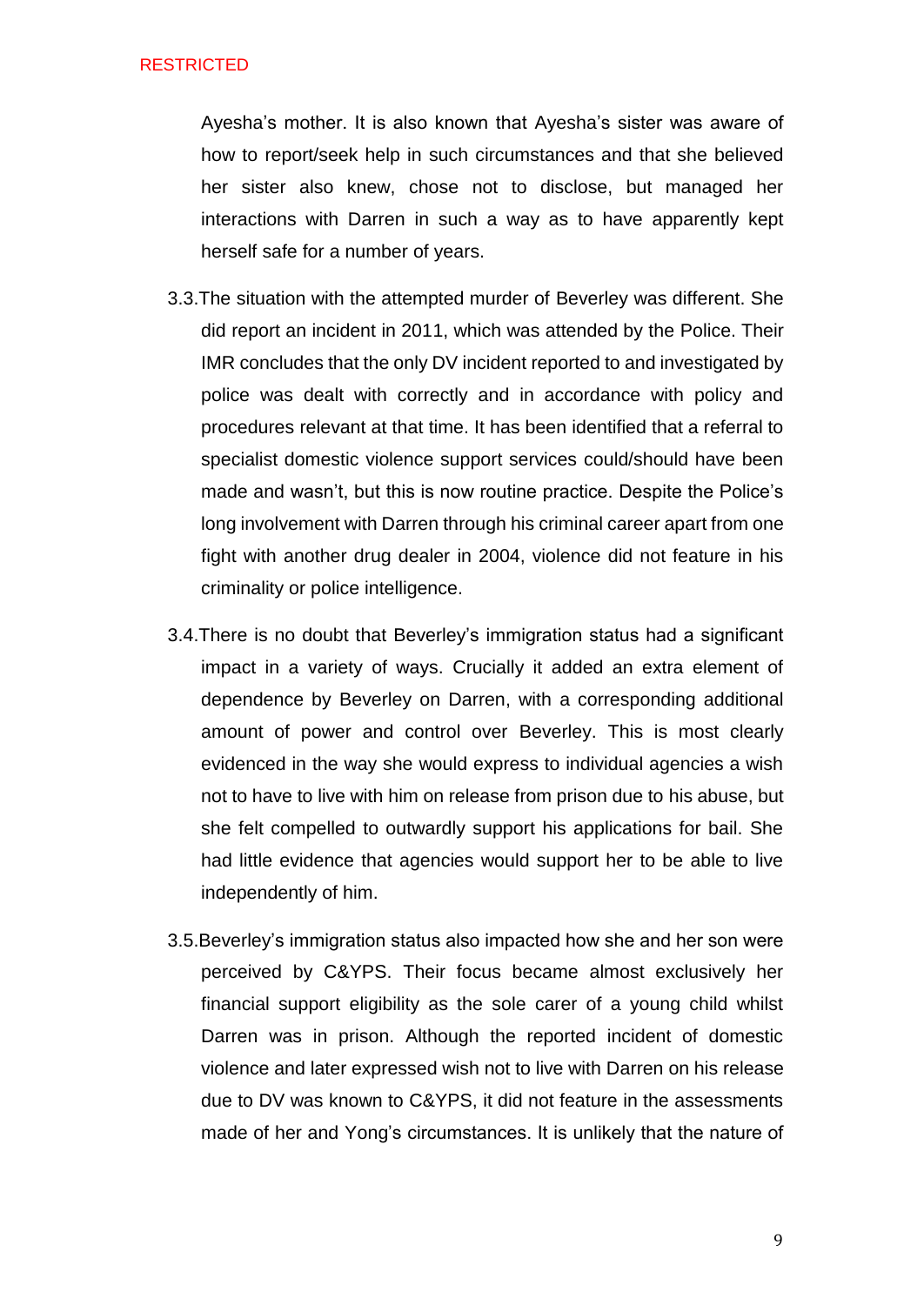the contact between Beverley and C&YPS would have given her any confidence that there was a way out of her dependence on Darren.

- 3.6.No attempts were made by any agency to support Beverley to achieve her expressed wish not to be living at Darren's flat if he was released on bail. In the case of Probation both the OM, her supervisor and (after the event) the specialist in Foreign National Offenders seemed to believe there was nothing they could do as Darren did not have any convictions for domestic violence and Beverley was an illegal over stayer. This suggests it is a culturally prevalent view within the organisation. There is clearly a need to apply what would be the usual understanding of the impact of domestic abuse in its widest sense, to people without leave to remain.
- 3.7.A key lesson to learn is that having no rights to live in the UK should not equate to a loss of the right not to be abused. Indeed if all the conditions for abuse are present in a situation, then the vulnerability of an individual with no right to remain who is in that situation, is even greater and that agencies need to heighten their alertness to that possibility and work with it accordingly.
- 3.8.The author has been unable to discover any Home Office guidance that refers specifically to Beverley's immigration status (having arrived on her own on a one month visa and then overstayed) who becomes subject to domestic abuse. In parallel with proceeding with any necessary legal processes to determine their right to stay or otherwise, individuals subject to domestic violence should be entitled to the most basic of human rights not to be abused. Each of the agencies could have benefitted from a national guidance that covered Beverley's particular immigration circumstances.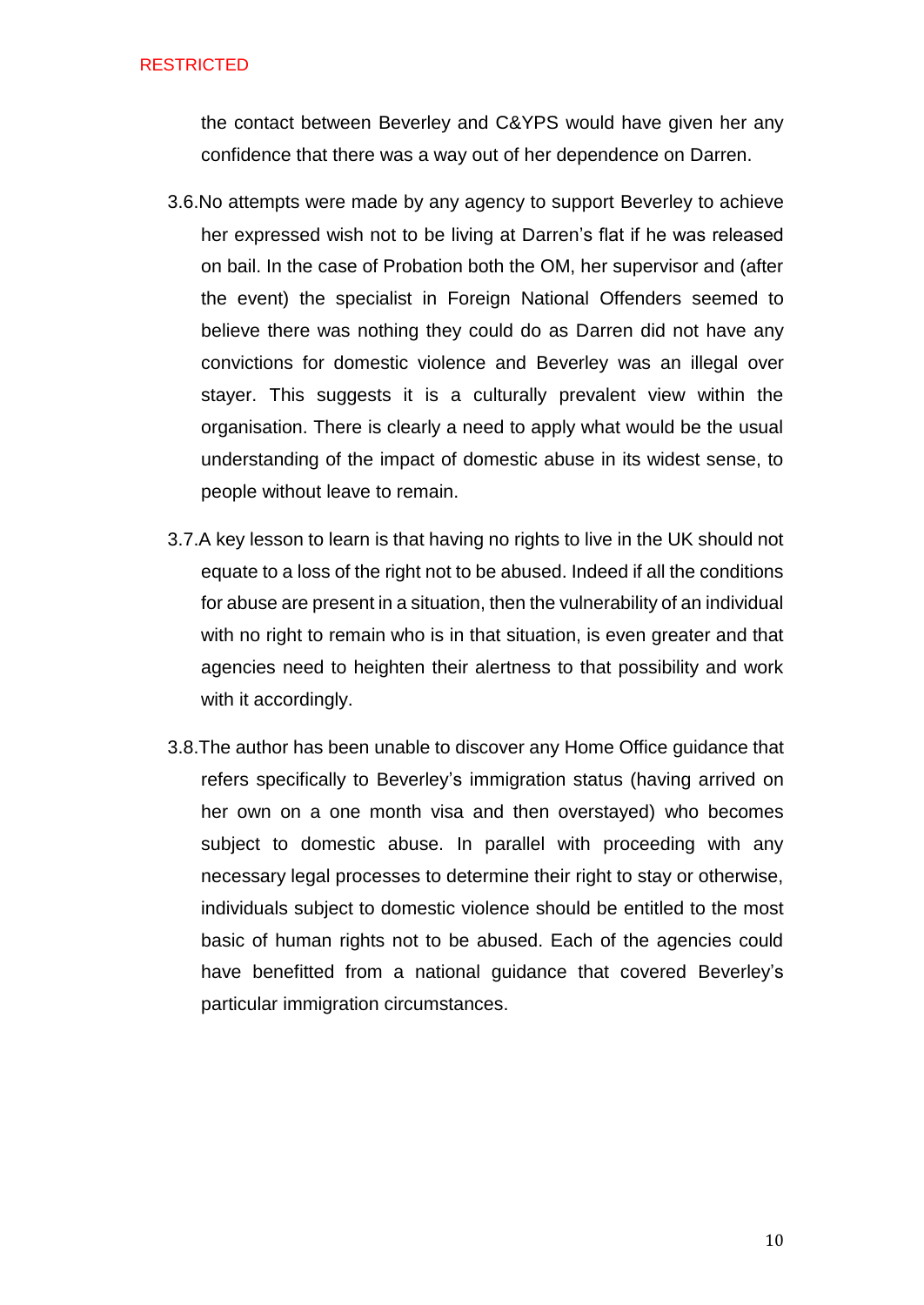## **4.Recommendations**

## **National**

4.1.The Home Office to develop national policy and guidance to assist agencies in working with victims of domestic abuse who are in the country illegally and are not covered by existing guidance.

## Local

- 4.2.Safer Lambeth are recommended **not** to publish this review because in the case of both incidents the young child of each relationship was present and witnessed the respective attacks. Both children are still young and the case received national publicity both at the time of the murder and attempted murder and the eventual sentencing. It is not thought it would be possible to anonymise the review sufficiently to prevent identification whilst still retaining any meaningful information.
- 4.3.Refer this review to the Lambeth Local Safeguarding Children's Board to consider the concerns about child welfare and protection arising from this review and the C&YPS and G&St T services in particular.
- 4.4.The Community Safety Partnership to review the training available to its member organisations about current policy and guidance in respect of domestic abuse and people subject to immigration controls.
- 4.5.Any agency in this review check and correct factually incorrect information identified in this report held in relation to Beverley (in particular but not exclusively LPT, C&YPS. G&St T).

## Individual

- 4.6.Lambeth Children and Young People's Service:
	- 4.6.1. Review cultural/systemic issues around the functioning of its "No Recourse to Public Funds" team and address the findings.
	- 4.6.2. Audit the knowledge and understanding of domestic abuse and its implications for practice across the whole service and act on the findings.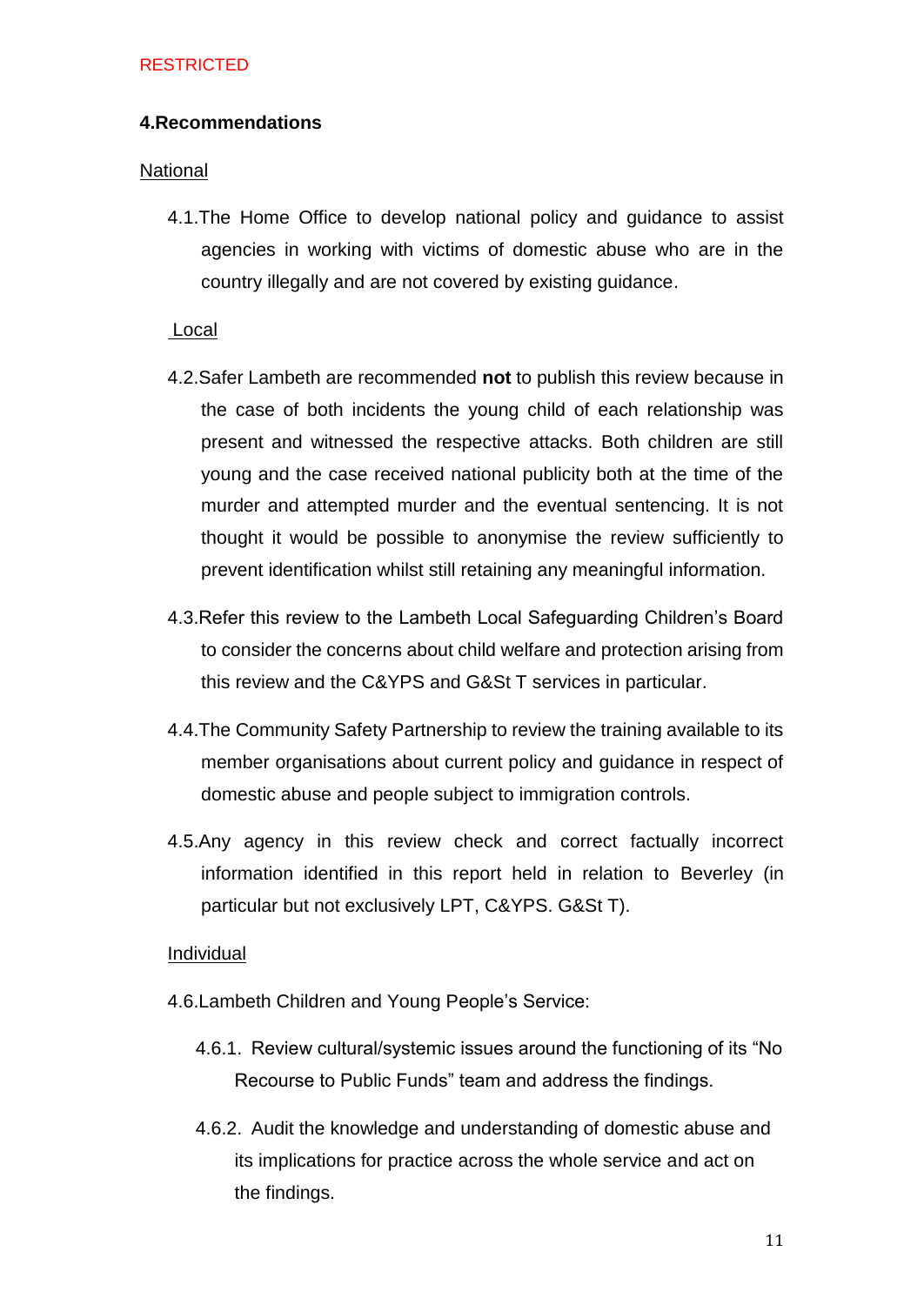In addition some agencies completing IMRs produced individual agency recommendations as follows:

4.7.London Probation Trust

- 4.7.1. As part of her on going professional development as she trains to be a probation officer OM1 should be given guidance in how and why to select and present material for inclusion in case records.
- 4.7.2. Staff of London Probation Trust should be reminded about where to find advice about dealing with immigration and other foreign national offender issues. Consideration should be given to providing refresher training to middle managers on key immigration case management issues and policy and procedure changes.
- 4.7.3. London Probation Trust's assistant chief officer for Lambeth should satisfy himself that the information supplied by social services to probation contains sufficient information.
- 4.7.4. The findings of this report should be shared with the Lead on Foreign National Offenders, Diversity Team, London Probation Trust and National Advisor to the National Offender Management Service on Equality Rights and Decency (Foreign National Offenders). He should consider how to advise UKBA about the weaknesses in their practice identified in this report and how to ensure it is not repeated in relation to future cases.

## 4.8.Guy's & St Thomas' Hospital

- 4.8.1. Domestic violence risk assessment training / update for Health Visitors.
- 4.8.2. Specifically review the training requirements and competencies of HV4 and the CNN
- 4.8.3. An update for Health Visitors to include: information and signposting about resources for families with no recourse to public funds.
- 4.8.4. Recirculate and discuss Social Care threshold document